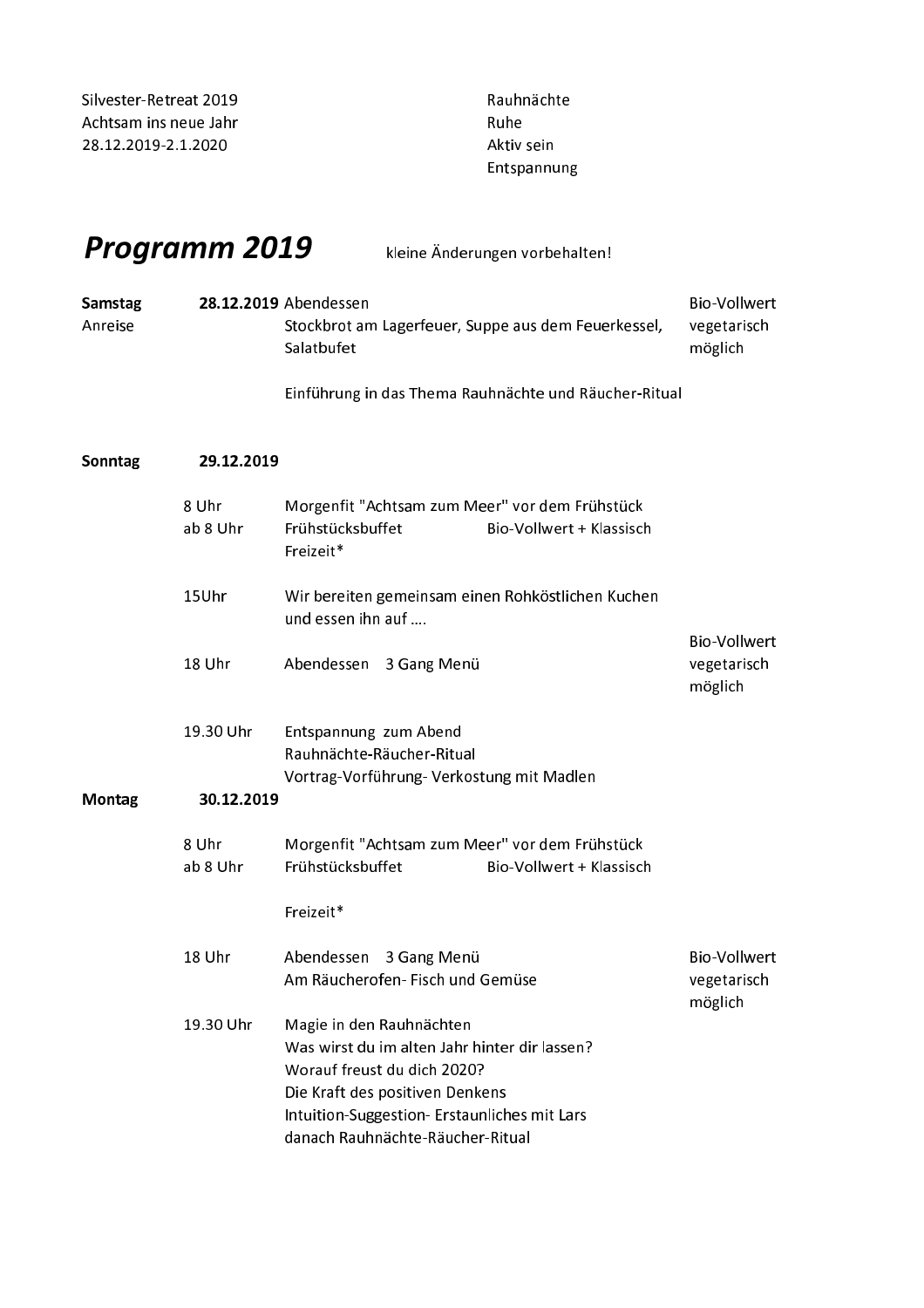## 31.12.2019 Silvester Dienstag

|                              | 8 Uhr<br>ab 8 Uhr                           | Morgenfit "Achtsam zum Meer" vor dem Frühstück<br>Frühstücksbuffet<br>Bio-Vollwert + Klassisch                                                                             |  |  |
|------------------------------|---------------------------------------------|----------------------------------------------------------------------------------------------------------------------------------------------------------------------------|--|--|
|                              |                                             | Freizeit                                                                                                                                                                   |  |  |
|                              | 15.30 Uhr                                   | Wanderung zum Nordstrand,<br>Das alte Jahr verabschieden in der Zeit der blauen Stunde,<br>des Sonnenunterganges und der Abenddämmerung am Meer.<br>Fackeln und Lagerfeuer |  |  |
|                              | 20 Uhr                                      | Seeadler-Silvester-Buffet<br><b>Bio-Vollwert</b><br>Unser regionales Bio-Buffet wird auch in diesem Jahr wieder ein<br>besonderes Thema habenLasst euch überraschen        |  |  |
|                              |                                             | Danach Spiele und Spaß bis Mitternacht                                                                                                                                     |  |  |
|                              |                                             | Rauhnächte-Ritual und Neues Jahr                                                                                                                                           |  |  |
| Mittwoch 1.1.2020<br>Neujahr |                                             |                                                                                                                                                                            |  |  |
|                              | 8.30 Uhr<br>ab 9 Uhr                        | Morgenfit "Achtsam zum Meer" vor dem Frühstück<br>Frühstücksbuffet<br>Bio-Vollwert + Klassisch                                                                             |  |  |
|                              |                                             | Freizeit*                                                                                                                                                                  |  |  |
|                              | 16 Uhr                                      | Entspannung - Kräuter- Düfte - Atmung                                                                                                                                      |  |  |
|                              | 18 Uhr                                      | Abendessen 3 Gang Menü Bio-Vollwert vegetarisch<br>möglich                                                                                                                 |  |  |
| <b>Mittwoch 2.1.2020</b>     |                                             | danach Rauhnächte-Ritual                                                                                                                                                   |  |  |
|                              | 8 Uhr<br>ab 8 Uhr                           | Morgenfit "Achtsam zum Meer" vor dem Frühstück<br>Frühstücksbuffet<br>Bio-Vollwert + Klassisch<br>Danach Abreise oder individuelle Verlängerung                            |  |  |
| Getränke sind exklusive.     | Es gibt natürlich auch Bier, Wein und Sekt. | Wir halten ein Angebot an interessanten Alkoholfreien Getränken und Coktails bereit.                                                                                       |  |  |

(Alles in Bio-Qualität)